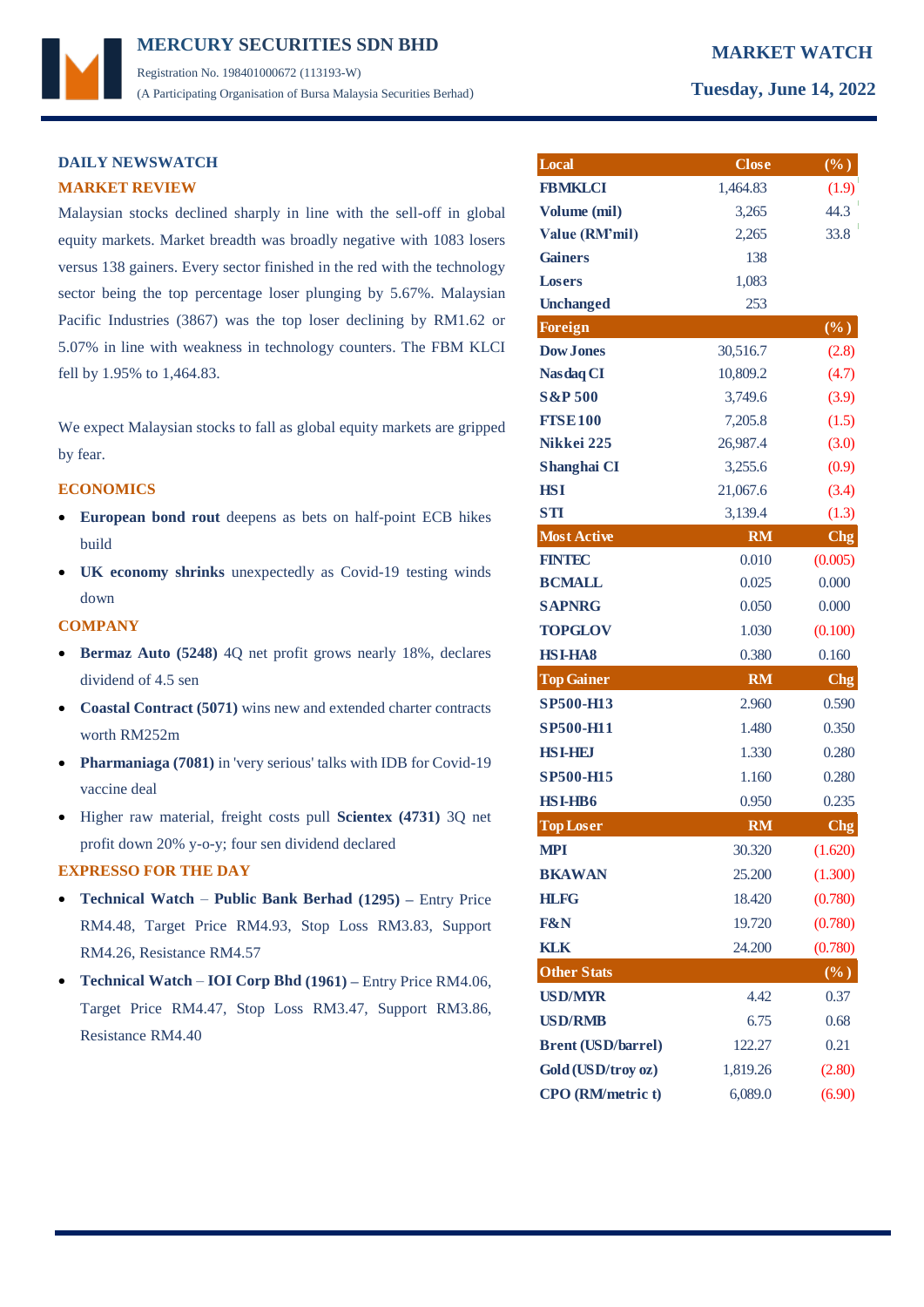

## **DAILY NEWSWATCH ECONOMICS**

**A sell-off in European government bond markets** gathered momentum on Monday as traders priced in a more aggressive pace of tightening from the European Central Bank, with traders now wagering on two half-point hikes by October. (The Edge)

**The UK economy shrank in April** at the sharpest pace in more than a year as the government wound down Covid-19 testing, raising the risk that the economy contracts in the second quarter. (The Edge)

## **COMPANY**

**Bermaz Auto Bhd's (5248)** net profit for 4QFY22 grew 17.8% to RM78.7m from RM66.83m in the same period last year largely due to higher profit contribution from Mazda's domestic operations plus positive contribution from Peugeot's operations. (The Edge)

**Coastal Contracts Bhd (5071)** has secured a charter contract for a vessel and the extension of an existing charter contract for a liftboat, for a total value of RM252m. (The Edge)

**Pharmaniaga Bhd (7081)** is in "very serious" discussions with the Islamic Development Bank with regards to a Covid-19 vaccine distribution deal for the Organization of Islamic Cooperation countries in Africa, according to its group managing director Datuk Zulkarnain Md Eusope. (The Edge)

**Scientex Bhd's (4731)** net profit for 3QFY22 fell 19.6% to RM88.33m from RM109.88m a year earlier amid rising raw material prices and freight costs in the consuming packaging products. (The Edge)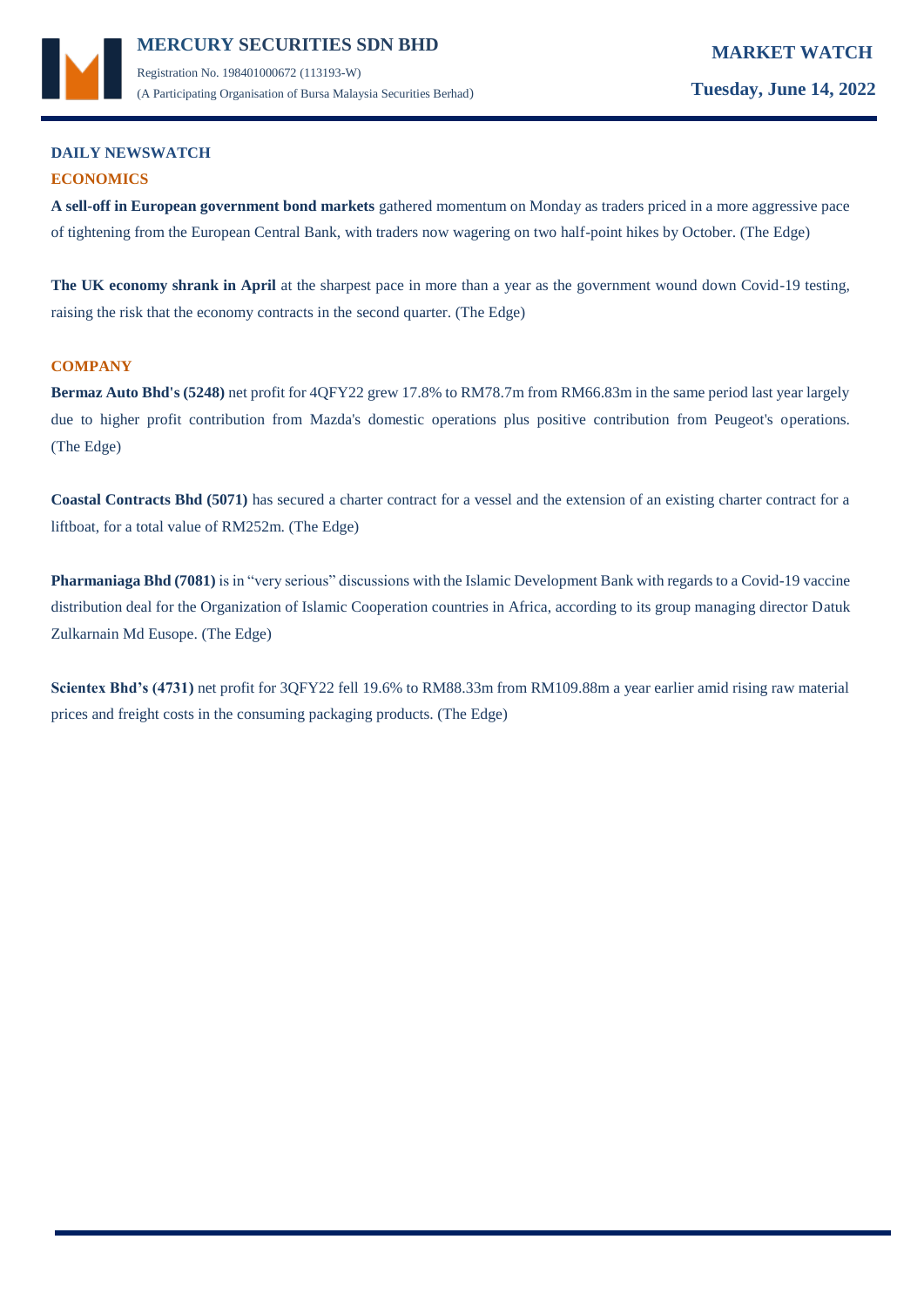Registration No. 198401000672 (113193-W) (A Participating Organisation of Bursa Malaysia Securities Berhad) **Tuesday, June 14, 2022**

# **Public Bank Berhad**

**Technical Watch - "BUY on Potential Reversal"**

**Bloomberg: PBK MK | KLSE Stock Code: 1295**

## **Main Market Financial Services Subsector – Banking**

**Current Price: RM4.48 Target Price: RM4.93**

### **Investment Highlights**

On a sideway trend, the stock is currently trading below the MA20. We think there is a potential reversal supported by a bullish hammer, and a rising momentum on the stock  $(RSI > 35)$ .

With lower volatility as seen from a contracting bollinger band, we think that prices could potentially trade with lower downside risk moving forward. Trading within the 2SD, we project a 10% upside to the current price, expect EMA and SMA to crossover moving forward.



### **Fundamentals**

|                                                             | $2Y$ Avg $(x)$ | $5Y$ Avg $(x)$ | $10Y$ Avg $(x)$ |  |  |  |  |
|-------------------------------------------------------------|----------------|----------------|-----------------|--|--|--|--|
| P/E                                                         | 14.3           | 13.7           | 12.8            |  |  |  |  |
| P/B                                                         | 1.6            | 1.8            | 2.0             |  |  |  |  |
| P/CF                                                        | 37             | 11.8           | 14.5            |  |  |  |  |
| P/S                                                         | 4.0            | 3.8            | 3.6             |  |  |  |  |
| $C = \text{Coshflow}$ par share $S = \text{Cake}$ par share |                |                |                 |  |  |  |  |

**CF** – Cashflow per share, S – Sales per share **Ronnie Tan** 

### **Company Overview**

Public Bank Berhad provides a range of banking and financial services which include leasing and factoring, stock and futures broking, financing for the purchase of licensed public vehicles, and other financial services. The Group's overseas operations include branches in Hong Kong, Sri Lanka, Laos, Cambodia, and Vietnam.



ronnie-tan@mersec.com.my

| <b>Entry Price</b>          | <b>RM4.48</b>                   |
|-----------------------------|---------------------------------|
| Market Cap (m)              | RM86,959.9                      |
| 52w high                    | RM4.79                          |
| 52w low                     | <b>RM3.88</b>                   |
| <b>Stop Loss</b>            | RM3.83                          |
| <b>Immediate Support</b>    | RM4.26                          |
| <b>Immediate Resistance</b> | RM4.57 (Previous high)          |
| Moving Average (EMA)        | <b>Bearish</b>                  |
| Moving Average (SMA)        | <b>Bearish</b>                  |
| Bollinger Bands (Long Run)  | Less volatile over the long run |
| <b>RSI</b>                  | <b>Rising Momentum</b>          |
| Volume (4-Weeks Average)    | 33,038,940.0                    |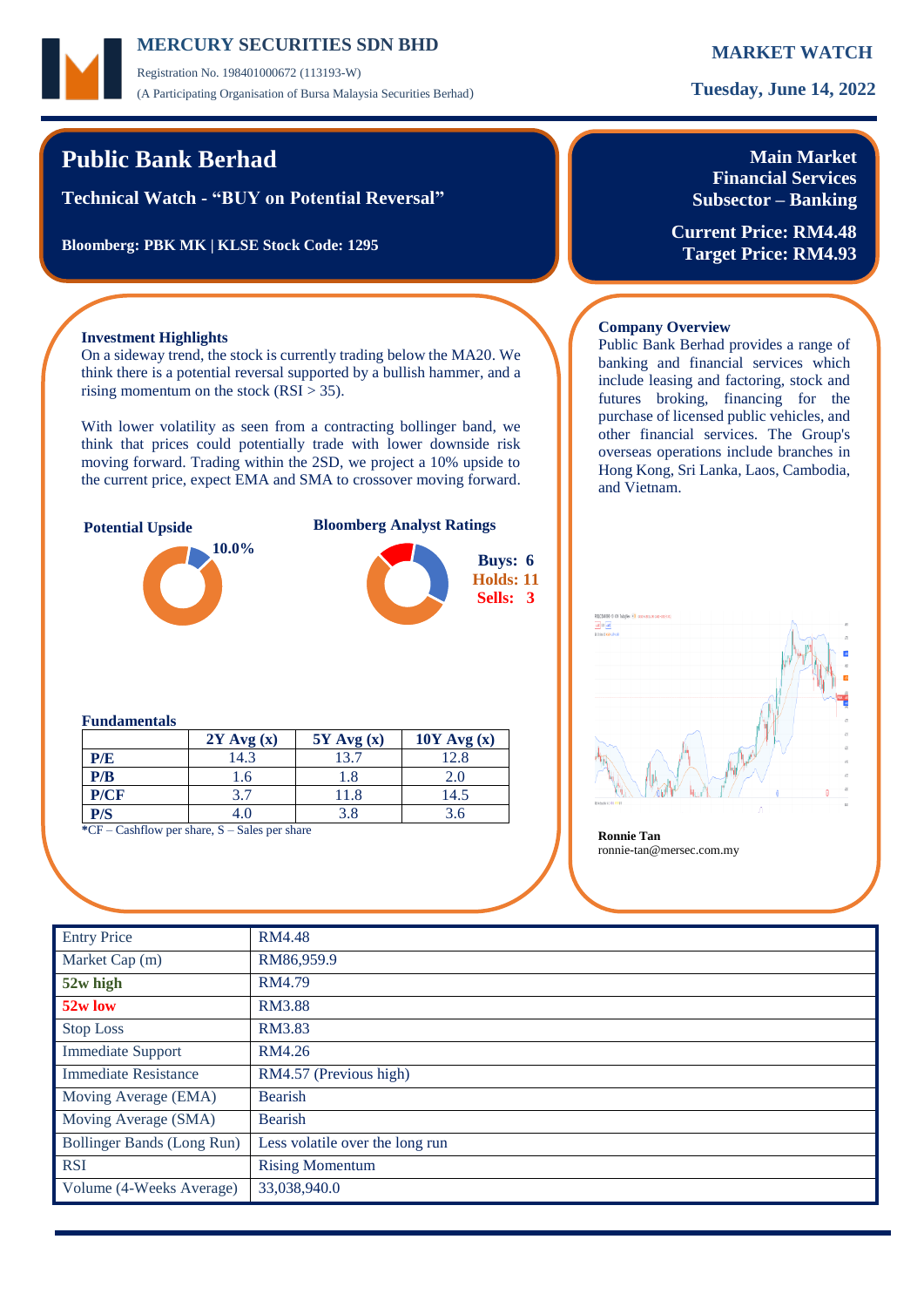Registration No. 198401000672 (113193-W) (A Participating Organisation of Bursa Malaysia Securities Berhad) **Tuesday, June 14, 2022**

# **IOI Corporation Bhd**

**Technical Watch - "BUY on Potential Reversal"**

**Bloomberg: IOI MK | KLSE Stock Code: 1961**

## **Main Market Plantation Subsector – Plantation**

**Current Price: RM4.06 Target Price: RM4.47**

## **Investment Highlights**

On a downtrend, the stock is currently trading below the MA20. We think that there is a potential reversal supported by a bullish spinning top, coupled with a rising momentum on the stock  $(RSI > 40)$ .

With higher volatility as seen from an expanding bollinger band, we think that prices could potentially trade with higher downside risk. Trading within 2SD, we project a 10% upside to the current price, expect EMA and SMA to crossover moving forward.



### **Fundamentals**

|      | $2Y$ Avg $(x)$ | $5Y$ Avg $(x)$ | $10Y$ Avg $(x)$ |  |  |
|------|----------------|----------------|-----------------|--|--|
| P/E  | 25.9           | 30.9           | 31.9            |  |  |
| P/BV | 2.6            | 2.8            | 3.1             |  |  |
| P/CF | 28.5           | 24.7           | 19.8            |  |  |
| P/S  | 2.5            | 3.0            |                 |  |  |

**\***CF – Cashflow per share, S – Sales per share **Ronnie Tan**

## **Company Overview**

IOI Corporation Berhad cultivates and processes oil palm and rubber. The Company also, through its subsidiaries, operates in property development and investment, provides landscape services, and sells ornamental plants and turfing grass. IOI Corporation also manufactures industrial and medical gases, and provides building, engineering, and construction services.



ronnie-tan@mersec.com.my

| <b>Entry Price</b>          | RM4.06                          |
|-----------------------------|---------------------------------|
| Market Cap (m)              | RM25,224.7                      |
| 52w high                    | RM4.76                          |
| 52w low                     | RM3.54                          |
| <b>Stop Loss</b>            | RM3.47                          |
| <b>Immediate Support</b>    | RM3.86                          |
| <b>Immediate Resistance</b> | RM4.40 (Previous high)          |
| Moving Average (EMA)        | <b>Bearish</b>                  |
| Moving Average (SMA)        | <b>Bearish</b>                  |
| Bollinger Bands (Long Run)  | More volatile over the long run |
| <b>RSI</b>                  | <b>Rising Momentum</b>          |
| Volume (4-Weeks Average)    | 8,569,856.5                     |
|                             |                                 |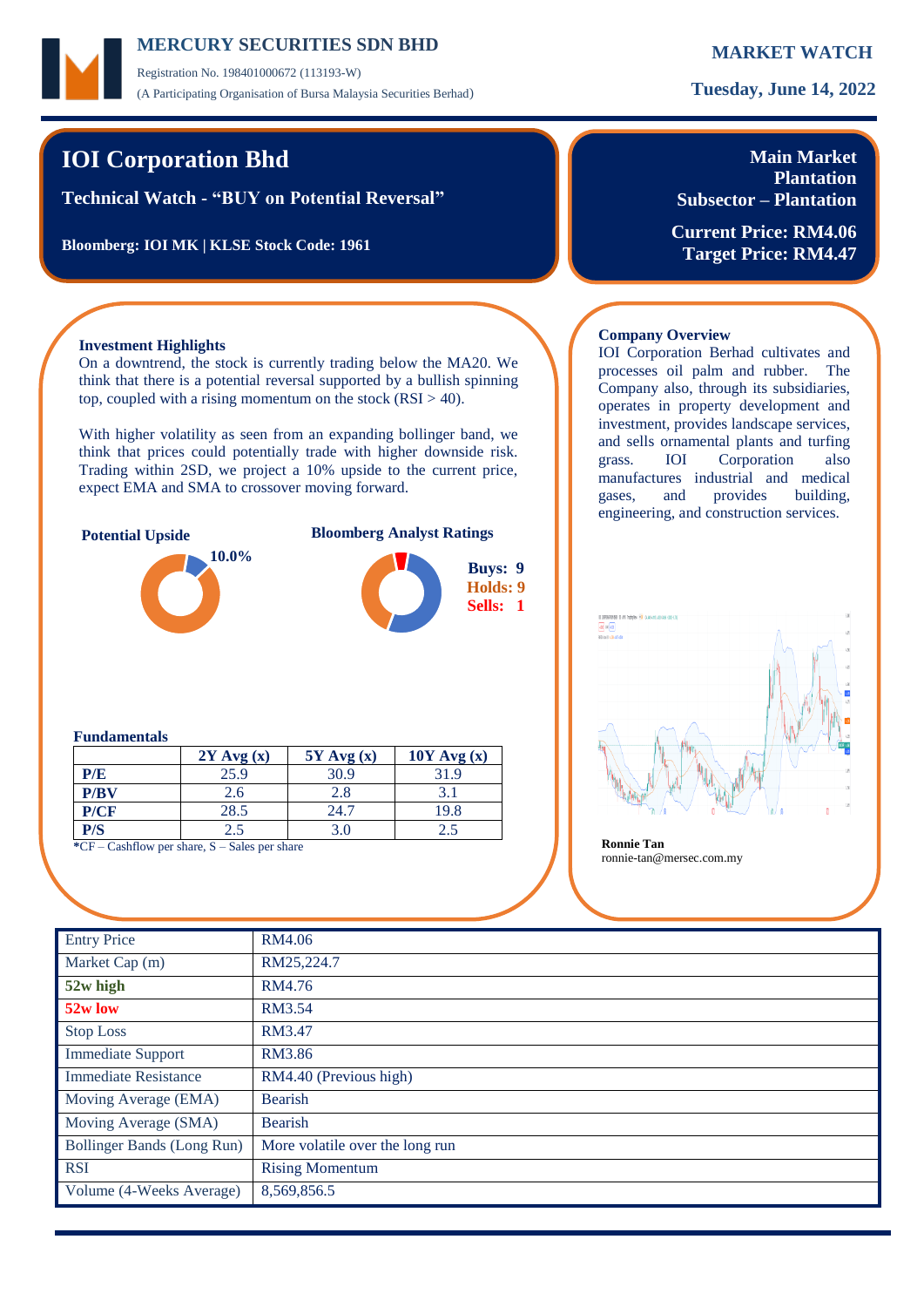

Registration No. 198401000672 (113193-W) (A Participating Organisation of Bursa Malaysia Securities Berhad) **Tuesday, June 14, 2022**

## **TECHNICAL ANALYSIS SCOREBOARD**

| <b>Recommendation</b><br><b>Date</b> | <b>Stock</b>    | Code | <b>Entry</b><br>(RM) | <b>Prev</b><br><b>Close</b><br>(RM) | <b>Stop</b><br><b>Loss</b><br>(RM) | <b>TP</b><br>(RM) | <b>Day</b><br><b>Change</b><br>(%) | Gain/<br>Loss<br>from TP<br>(%) | <b>Remark</b>       |
|--------------------------------------|-----------------|------|----------------------|-------------------------------------|------------------------------------|-------------------|------------------------------------|---------------------------------|---------------------|
| 17/5/2022                            | <b>MPI</b>      | 3867 | 31.60                | 30.320                              | 27.02                              | 34.76             | $-5.1$                             | $-4.1$                          | $\equiv$            |
| 17/5/2022                            | Siab            | 0241 | 0.200                | 0.165                               | 0.170                              | 0.220             | $-8.3$                             | $-17.5$                         | <b>SL Triggered</b> |
| 18/5/2022                            | Sapura          | 5218 | 0.070                | 0.045                               | 0.060                              | 0.080             | $-10.0$                            | $-35.7$                         | TP Achieved         |
| 18/5/2022                            | Dsonic          | 5216 | 0.570                | 0.530                               | 0.490                              | 0.630             | $-3.6$                             | $-7.0$                          |                     |
| 19/5/2022                            | GentingBhd      | 3182 | 4.620                | 4.730                               | 3.950                              | 5.080             | $-2.7$                             | 2.4                             |                     |
| 19/5/2022                            | Penta           | 7160 | 3.690                | 3.620                               | 3.150                              | 4.060             | $-3.2$                             | $-1.9$                          |                     |
| 20/5/2022                            | GentingBhd      | 3182 | 4.880                | 4.730                               | 4.650                              | 5.350             | $-2.7$                             | $-3.1$                          |                     |
| 20/5/2022                            | Hengyuan        | 4324 | 7.230                | 5.260                               | 6.180                              | 7.950             | $-9.3$                             | $-27.2$                         | <b>SL Triggered</b> |
| 23/5/2022                            | Caely           | 7154 | 0.410                | 0.380                               | 0.350                              | 0.450             | 0.0                                | $-7.3$                          |                     |
| 23/5/2022                            | Flbhd           | 5197 | 1.520                | 1.320                               | 1.300                              | 1.670             | $-3.6$                             | $-13.2$                         | <b>SL Triggered</b> |
| 24/5/2022                            | GentingBhd      | 3182 | 4.900                | 4.730                               | 4.190                              | 5.390             | $-2.7$                             | $-3.5$                          |                     |
| 24/5/2022                            | <b>GOB</b>      | 1147 | 0.310                | 0.280                               | 0.260                              | 0.340             | $-3.4$                             | $-9.7$                          | <b>SL Triggered</b> |
| 25/5/2022                            | Tambun          | 5191 | 1.020                | 0.880                               | 0.870                              | 1.120             | $-5.4$                             | $-13.7$                         | <b>SL Triggered</b> |
| 25/5/2022                            | <b>SCGM</b>     | 7247 | 2.400                | 2.300                               | 2.050                              | 2.640             | $-2.1$                             | $-4.2$                          |                     |
| 26/5/2022                            | Genetec         | 0104 | 2.390                | 2.090                               | 2.040                              | 2.630             | $-6.3$                             | $-12.6$                         |                     |
| 26/5/2022                            | <b>Bumi</b>     | 5210 | 0.440                | 0.415                               | 0.380                              | 0.480             | $-2.4$                             | $-5.7$                          |                     |
| 27/5/2022                            | Choobee         | 5797 | 2.360                | 2.040                               | 2.020                              | 2.600             | $-5.6$                             | $-13.6$                         |                     |
| 27/5/2022                            | <b>EPMB</b>     | 7773 | 1.100                | 0.970                               | 0.940                              | 1.210             | $-3.0$                             | $-11.8$                         |                     |
| 30/5/2022                            | Jag             | 0024 | 0.390                | 0.345                               | 0.320                              | 0.430             | $-1.4$                             | $-11.5$                         |                     |
| 30/5/2022                            | Padini          | 7052 | 3.200                | 3.370                               | 2.800                              | 3.520             | $-2.9$                             | 5.3                             |                     |
| 31/5/2022                            | Hexind          | 0161 | 0.320                | 0.340                               | 0.270                              | 0.350             | $-2.9$                             | 6.3                             |                     |
| 31/5/2022                            | <b>Myeg</b>     | 0138 | 0.890                | 0.880                               | 0.760                              | 0.980             | $-3.3$                             | $-1.1$                          |                     |
| 1/6/2022                             | PIE             | 7095 | 3.050                | 3.200                               | 2.610                              | 3.360             | $-3.0$                             | 4.9                             |                     |
| 1/6/2022                             | Hextar          | 5151 | 1.670                | 1.570                               | 1.430                              | 1.840             | $-2.5$                             | $-6.0$                          |                     |
| 2/6/2022                             | GentingBhd      | 3182 | 5.200                | 4.730                               | 4.450                              | 5.720             | $-2.7$                             | $-9.0$                          |                     |
| 2/6/2022                             | <b>Scientex</b> | 4731 | 3.710                | 3.470                               | 3.170                              | 4.080             | $-3.3$                             | $-6.5$                          |                     |
| 3/6/2022                             | Guan            | 5102 | 2.610                | 2.480                               | 2.219                              | 2.880             | $-1.6$                             | $-5.0$                          |                     |
| 3/6/2022                             | Inari           | 0166 | 2.810                | 2.600                               | 2.400                              | 3.090             | $-4.4$                             | $-7.5$                          |                     |
| 7/6/2022                             | Sedania         | 0178 | 0.460                | 0.435                               | 0.390                              | 0.500             | $-11.2$                            | $-5.4$                          |                     |
| 7/6/2022                             | Jtiasa          | 4383 | 0.760                | 0.680                               | 0.650                              | 0.830             | $-4.2$                             | $-10.5$                         |                     |
| 8/6/2022                             | <b>AEON</b>     | 6599 | 1.530                | 1.490                               | 1.310                              | 1.680             | $-4.5$                             | $-2.6$                          |                     |
| 8/6/2022                             | Bonia           | 9288 | 2.700                | 2.520                               | 2.310                              | 2.870             | $-4.5$                             | $-6.7$                          |                     |
| 9/6/2022                             | F&N             | 3689 | 22.550               | 19.960                              | 17.530                             | 20.500            | $-2.6$                             | $-11.5$                         |                     |
| 9/6/2022                             | PIE             | 7095 | 3.700                | 3.200                               | 2.870                              | 3.360             | $-3.0$                             | $-13.5$                         |                     |
| 10/6/2022                            | Westports       | 5246 | 3.650                | 3.460                               | 3.120                              | 4.020             | 0.3                                | $-5.2$                          |                     |
| 10/6/2022                            | <b>KFIMA</b>    | 6491 | 2.810                | 2.590                               | 2.400                              | 3.090             | $-9.1$                             | $-7.8$                          |                     |
| 13/6/2022                            | <b>DUFU</b>     | 7233 | 2.860                | 2.670                               | 2.450                              | 3.150             | $-7.9$                             | $-6.6$                          |                     |
| 13/6/2022                            | <b>MISC</b>     | 3816 | 7.150                | 7.010                               | 6.110                              | 7.870             | $-2.6$                             | $-2.0$                          |                     |
| 14/6/2022                            | PublicBank      | 1295 | 4.480                | 4.480                               | 3.830                              | 4.930             | $-1.1$                             | 0.0                             |                     |
| 14/6/2022                            | <b>IOICORP</b>  | 1961 | 4.060                | 4.060                               | 3.470                              | 4.470             | $-0.7$                             | 0.0                             |                     |
|                                      |                 |      |                      |                                     |                                    |                   |                                    |                                 |                     |

 *\*TP=Target Price*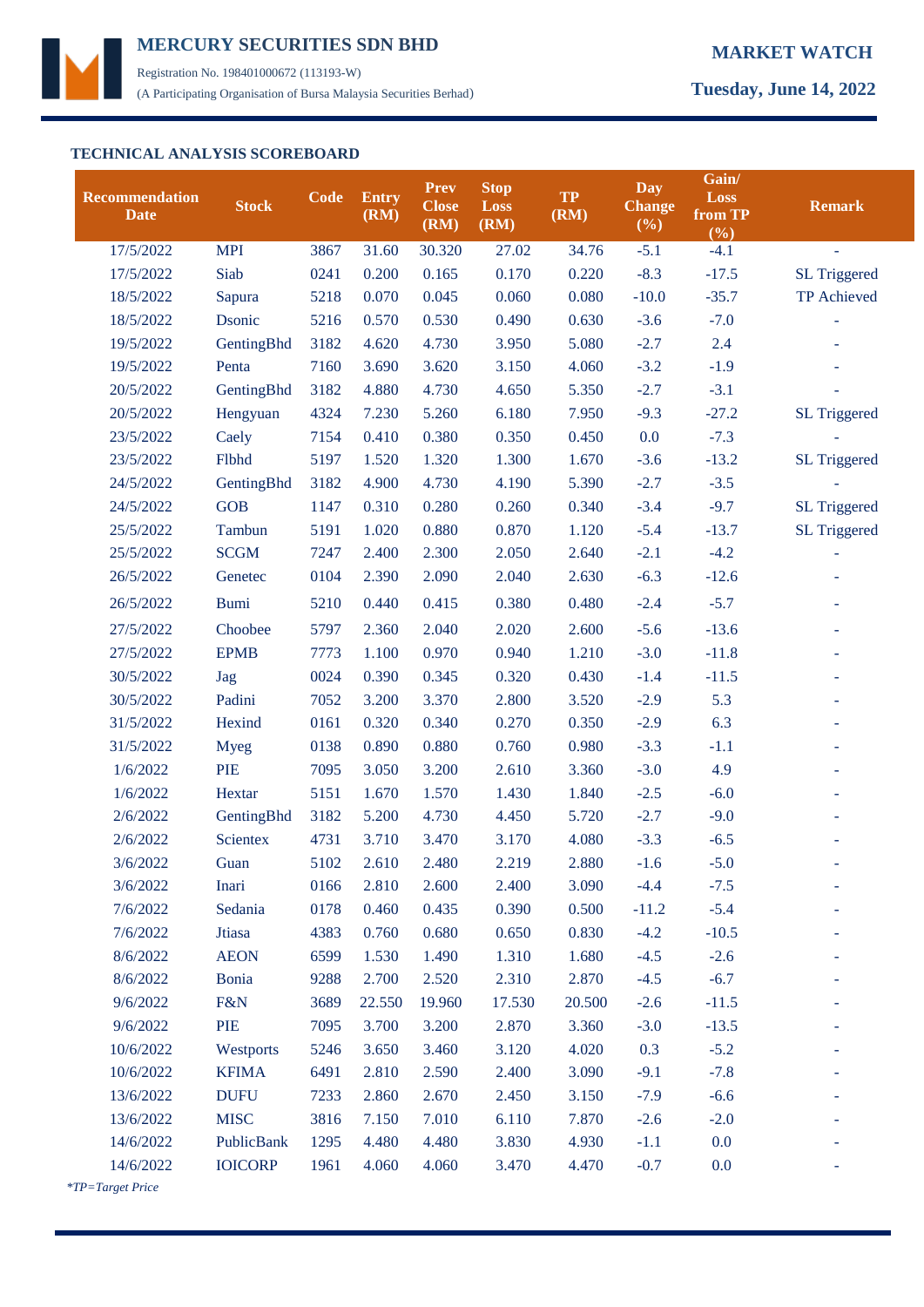

Registration No. 198401000672 (113193-W) (A Participating Organisation of Bursa Malaysia Securities Berhad) **Tuesday, June 14, 2022**

# **STOCK SELECTION BASED ON DIVIDEND YIELD**

| <b>Company</b>                        | <b>Sector</b> | <b>Price</b><br><b>RM</b> | <b>Dividend / Share</b><br><b>RM</b> | <b>Dividend Yield</b><br>(%) |  |
|---------------------------------------|---------------|---------------------------|--------------------------------------|------------------------------|--|
| <b>AmFirst REIT</b>                   | <b>REIT</b>   | 0.385                     | 0.04                                 | 10.0                         |  |
| <b>SHL Consolidated Bhd</b>           | Property      | 1.890                     | 0.18                                 | 9.5                          |  |
| <b>British American Tobacco Malay</b> | Consumer      | 11.860                    | 0.89                                 | 7.5                          |  |
| <b>UOA REIT</b>                       | <b>REIT</b>   | 1.160                     | 0.09                                 | 7.4                          |  |
| Al-'Aqar Healthcare REIT              | <b>REIT</b>   | 1.200                     | 0.09                                 | 7.3                          |  |
| Pharmaniaga Bhd                       | Consumer      | 0.615                     | 0.05                                 | 7.5                          |  |
| Uchi Technologies Bhd                 | Industrial    | 3.000                     | 0.20                                 | 6.7                          |  |
| Amanahraya REIT                       | <b>REIT</b>   | 0.640                     | 0.04                                 | 6.9                          |  |
| Malayan Banking Bhd                   | Finance       | 8.680                     | 0.56                                 | 6.4                          |  |
| Matrix Concepts Holdings Bhd          | Property      | 2.370                     | 0.14                                 | 6.0                          |  |
| Capitaland Malaysia Trust             | <b>REIT</b>   | 0.570                     | 0.03                                 | 6.0                          |  |
| Magnum Bhd                            | Consumer      | 1.710                     | 0.10                                 | 6.0                          |  |
| Malaysia Building Society Bhd         | Finance       | 0.580                     | 0.04                                 | 6.0                          |  |
| Hong Leong Industries Bhd             | Industrial    | 8.860                     | 0.52                                 | 5.9                          |  |
| Globetronics Technology BHD           | Technology    | 1.220                     | 0.07                                 | 5.4                          |  |

*Source: Bloomberg*

*User guide: Mercury Securities compile a list of dividend stocks for conservative long term passive investors looking for regular income while keeping the investment intact.*

*Methodology: The list below is made up of stocks that pay high dividend (Estimate dividend yield >4%) and paying dividend consistently (Paid dividend for the last 3 years*)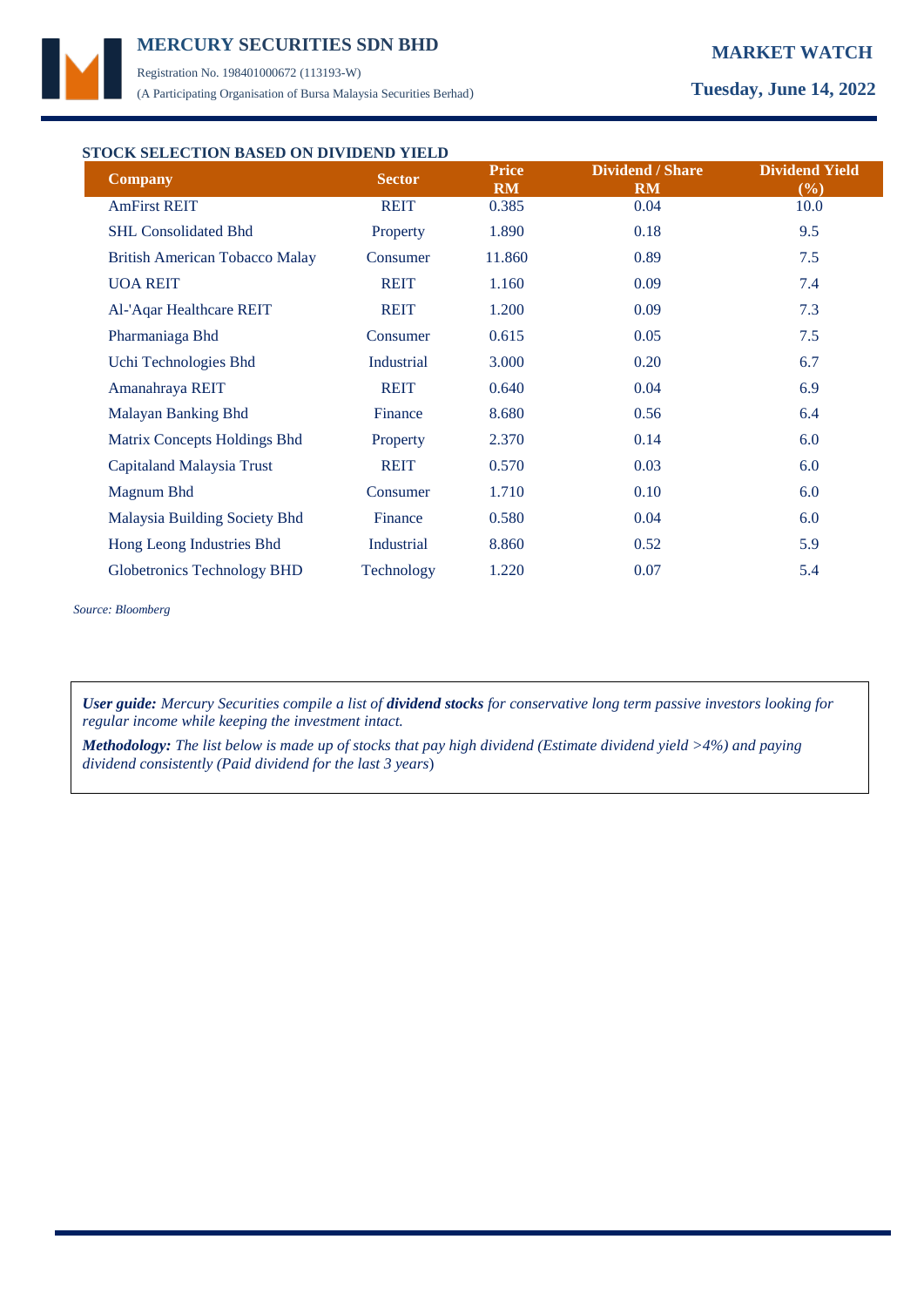

## **SECTORIAL VALUATION**

The chart below depicts the performance of the respective KLCI sectors over a five-year period including the current and forward P/E. The sector's performance is ranked against each other based on absolute returns for that particular year. The user can track the historical performance of respective sectors and notice that the technology sector is the best performing sector over a five-year period between 2016 and 2020 with a compound annual growth rate. The user will also be able to identify sector value based on the current P/E and the corresponding 5-year high, low and average P/E. For example, finance sector PE is currently at 11.4 times against 5-year average P/E of 12.2 times, suggesting financials valuation is in line with the average of 12.2 times.

| <b>Index</b>     | <b>Return</b><br>(%) | <b>Valuation P/E</b><br>(X) |                          |                          |                          |              |
|------------------|----------------------|-----------------------------|--------------------------|--------------------------|--------------------------|--------------|
|                  | <b>YTD</b>           |                             | 5 - Years                |                          | <b>Current</b>           | $1 Yr - Fwd$ |
|                  |                      | <b>High</b>                 | Low                      | Avg                      |                          |              |
| <b>KLCI</b>      | (6.6)                | 21.3                        | 14.7                     | 17.4                     | 14.7                     | 12.7         |
| Finance          | 3.9                  | 13.0                        | 11.5                     | 12.4                     | 12.4                     | 9.8          |
| Property         | (7.3)                | 13.8                        | 11.2                     | 12.3                     | 12.6                     | 10.0         |
| Plantation       | 12.7                 | 94.6                        | 9.5                      | 43.5                     | 9.5                      | 13.7         |
| Consumer         | (2.9)                | 25.6                        | 11.8                     | 21.4                     | 11.8                     | 14.2         |
| Technology       | (33.8)               | 29.8                        | 19.1                     | 24.1                     | 21.6                     | 20.5         |
| Construction     | 0.7                  | 22.2                        | 14.5                     | 18.1                     | 14.5                     | 11.3         |
| Energy           | 6.9                  | $\equiv$                    | ÷                        | ۰                        | 10.8                     | 9.4          |
| Health care      | (25.6)               | 52.6                        | 8.9                      | 30.7                     | 8.9                      | 22.3         |
| <b>Ind Prod</b>  | (6.9)                | 38.6                        | 10.3                     | 23.7                     | 10.3                     | 11.3         |
| <b>REIT</b>      | 1.0                  | $\equiv$                    | $\bar{a}$                | $\overline{\phantom{a}}$ | 27.9                     | 16.0         |
| Telco            | (12.3)               | 25.1                        | 22.1                     | 23.6                     | 22.1                     | 16.4         |
| Transportations  | (4.5)                | ÷                           | $\overline{\phantom{a}}$ | $\overline{\phantom{a}}$ | $\overline{\phantom{a}}$ | 16.2         |
| <b>Utilities</b> | (3.7)                | ÷                           |                          |                          | 14.6                     | 12.4         |

 *Source: Bloomberg*